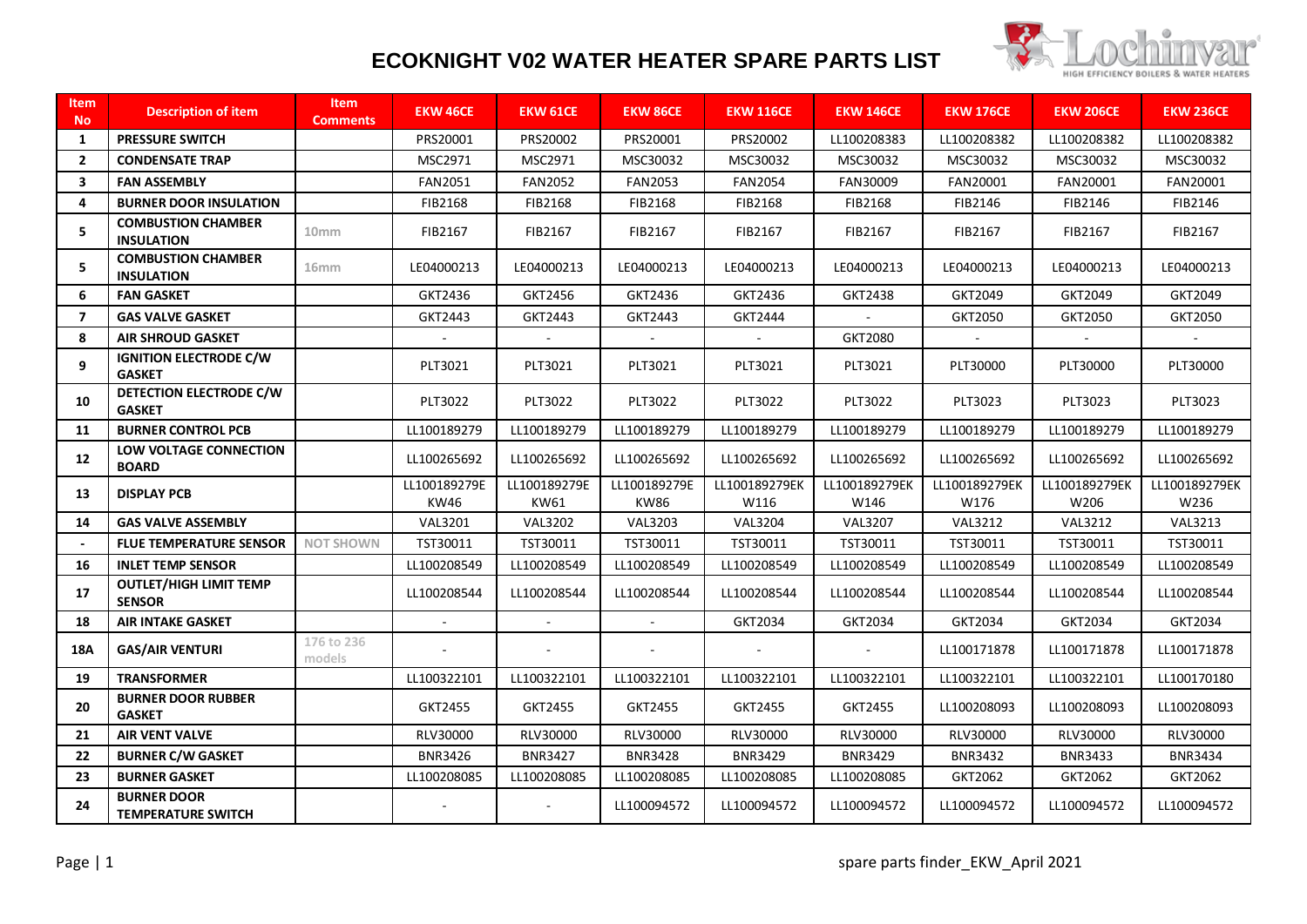**ECOKNIGHT V02 WATER HEATER SPARE PARTS LIST**





**GENERAL CONTROL ITEMS ALL MODELS**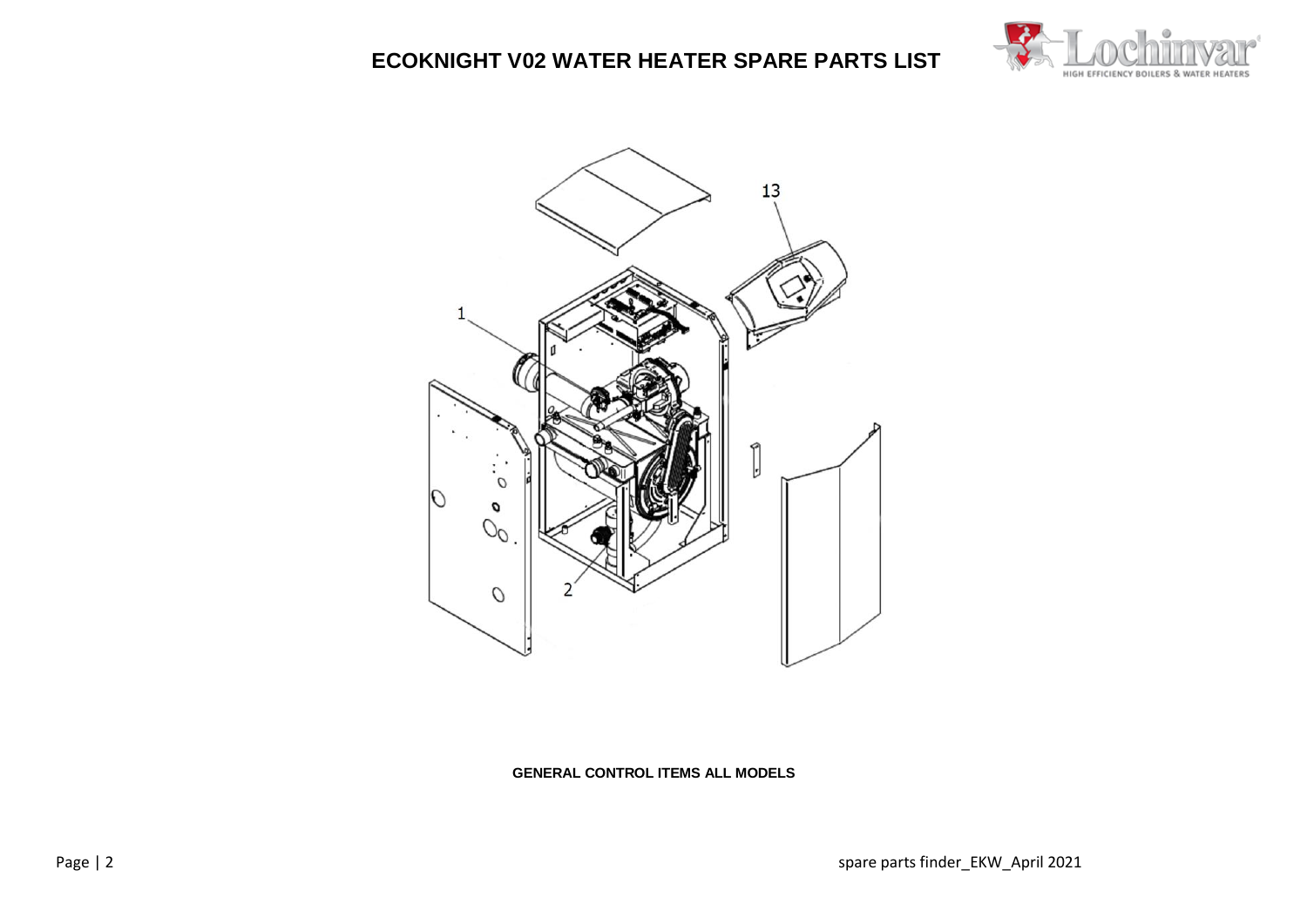



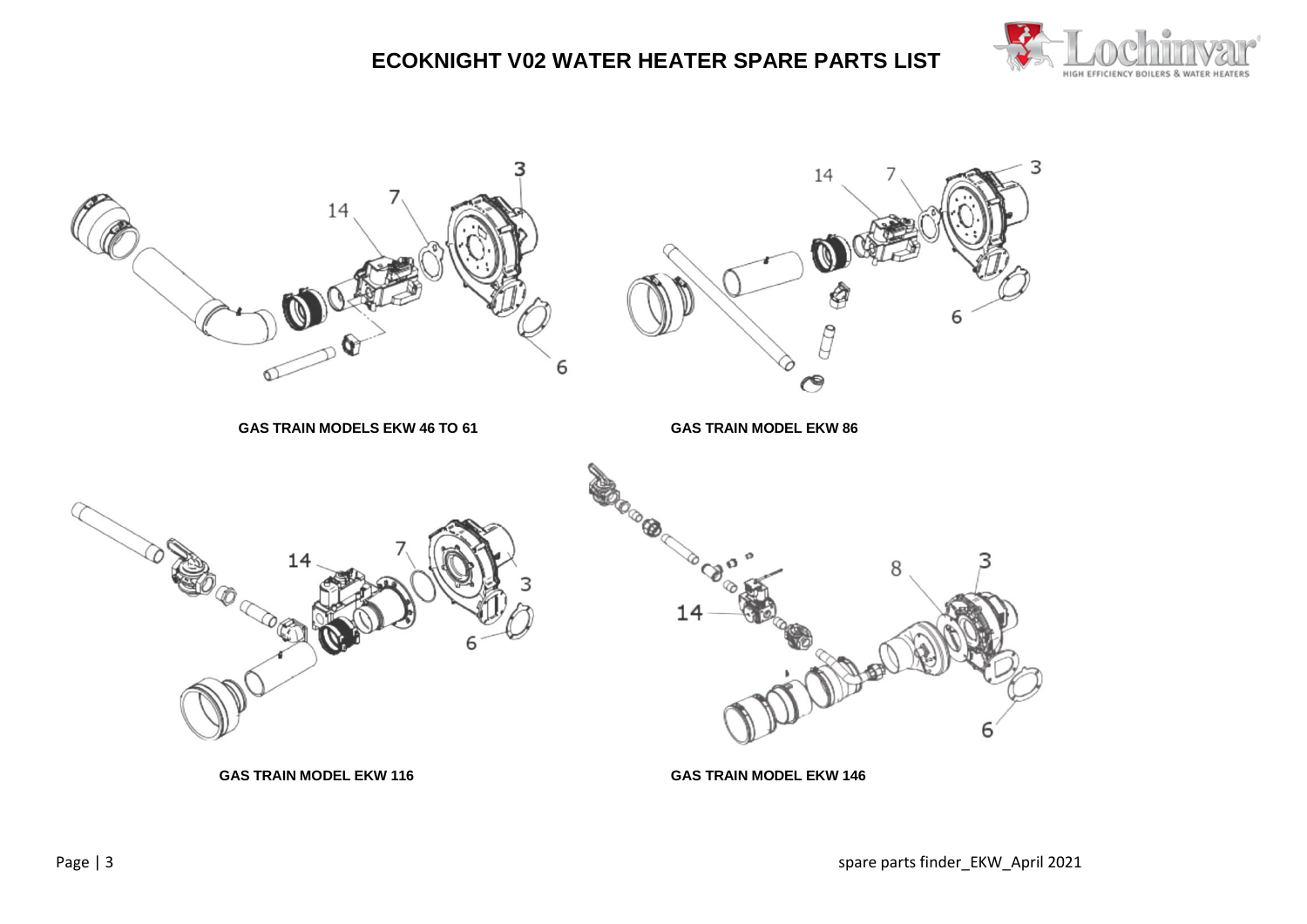





**GAS TRAIN MODELS EKW 176 TO 236**

**CONTROL PANEL ALL MODELS**

Page | 4 spare parts finder\_EKW\_April 2021